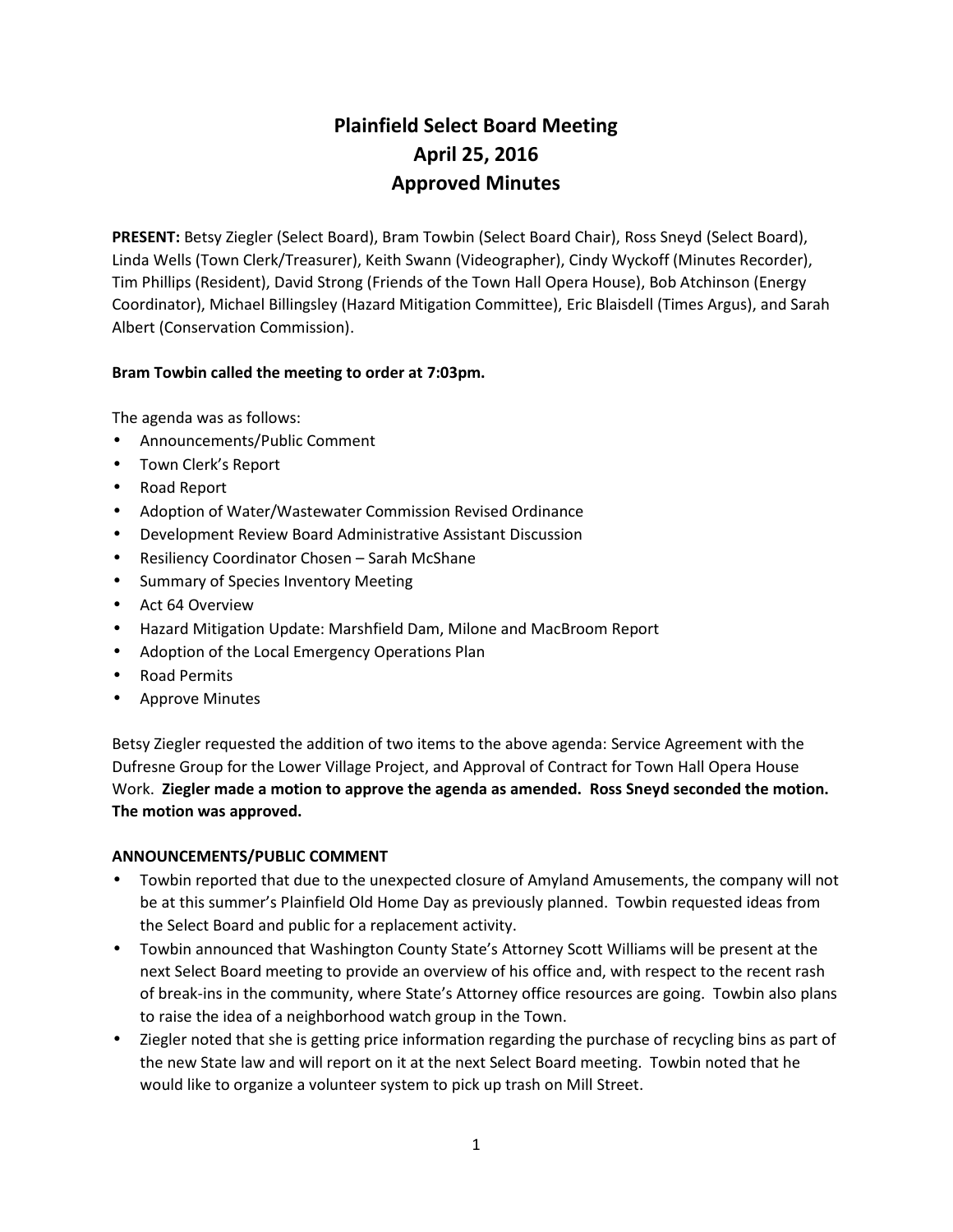Towbin mentioned the tradition of leaving free items on the wall in the Village for others to appropriate. Noting the frequent unsightliness caused by unwanted items, boxes, etc. strewn across the wall, Towbin requested that those who leave items monitor, within a day, whether the items have been taken and to remove them if not.

## **TOWN CLERK'S REPORT**

- Linda Wells presented a \$2,525 contract for Select Board approval for construction work by Fitch Builders at the Plainfield Town Hall Opera House. **Ziegler made a motion to approve the \$2,525 contract for work at the Town Hall Opera House. Towbin seconded the motion. The motion was approved.**
- The Select Board opted to take up approval of Select Board meeting minutes. **Sneyd made a motion to accept the minutes from the 3/28/16 Select Board meeting as written. Ziegler seconded the motion. The motion was approved.** Noting that he was not present for the 4/12/16 Special Select Board meeting, Towbin asked for a motion to accept the minutes. **Sneyd made a motion to accept the minutes from the 4/12/16 Special Select Board meeting as written. Ziegler seconded the motion. Towbin abstained. The motion was approved.**
- Wells read the following list of appointments requiring Select Board approval:
	- o **Auditor** Mary Etta Chase

**Ziegler made a motion to accept the appointment of Mary Etta Chase as Auditor. Sneyd seconded the motion. The motion was approved.**

o **Deputy Registrars** Sandra Whitcomb, Chris Judd

**Sneyd made a motion to accept the appointments of Sandra Whitcomb and Chris Judd as Deputy Registrars. Ziegler seconded the motion. The motion was approved.**

o **Social Concerns Committee** Michele Clark

**Ziegler made a motion to accept the appointment of Michele Clark to the Social Concerns Committee. Sneyd seconded the motion. The motion was approved.** Towbin noted that he plans to discuss with the Social Concerns Committee the idea of considering the financial size of organizations when determining funding allocations.

- Wells requested authorization fo a \$5,024 payment to Milone and MacBroom for its work on the Community Development Block Grant Bridge Grant project, which was then signed by all members of the Select Board.
- After speaking with the Vermont League of Cities and Towns (VLCT) regarding the Workers Compensation issue, Wells reported that VLCT has waived the portion of the additional Workers Comp insurance payment for 2014 and will be issuing a credit to Plainfield. Wells had also discussed with VLCT language related to Workers Comp necessary to include in agreements with sole proprietor contractors. VLCT consented to the use of a version drafted by Wells for the Town's two sole-proprietor contractors, but will be sending an amended contract this summer for use going forward. As background, Towbin noted a proposed Legislative mandate that all businesses, including municipalities, provide Workers Comp for outside contractors when a staff employee is capable of doing the work as well as the Vermont Department of Labor's announcement advising municipalities to require that independent contractors carry their own Workers Comp insurance.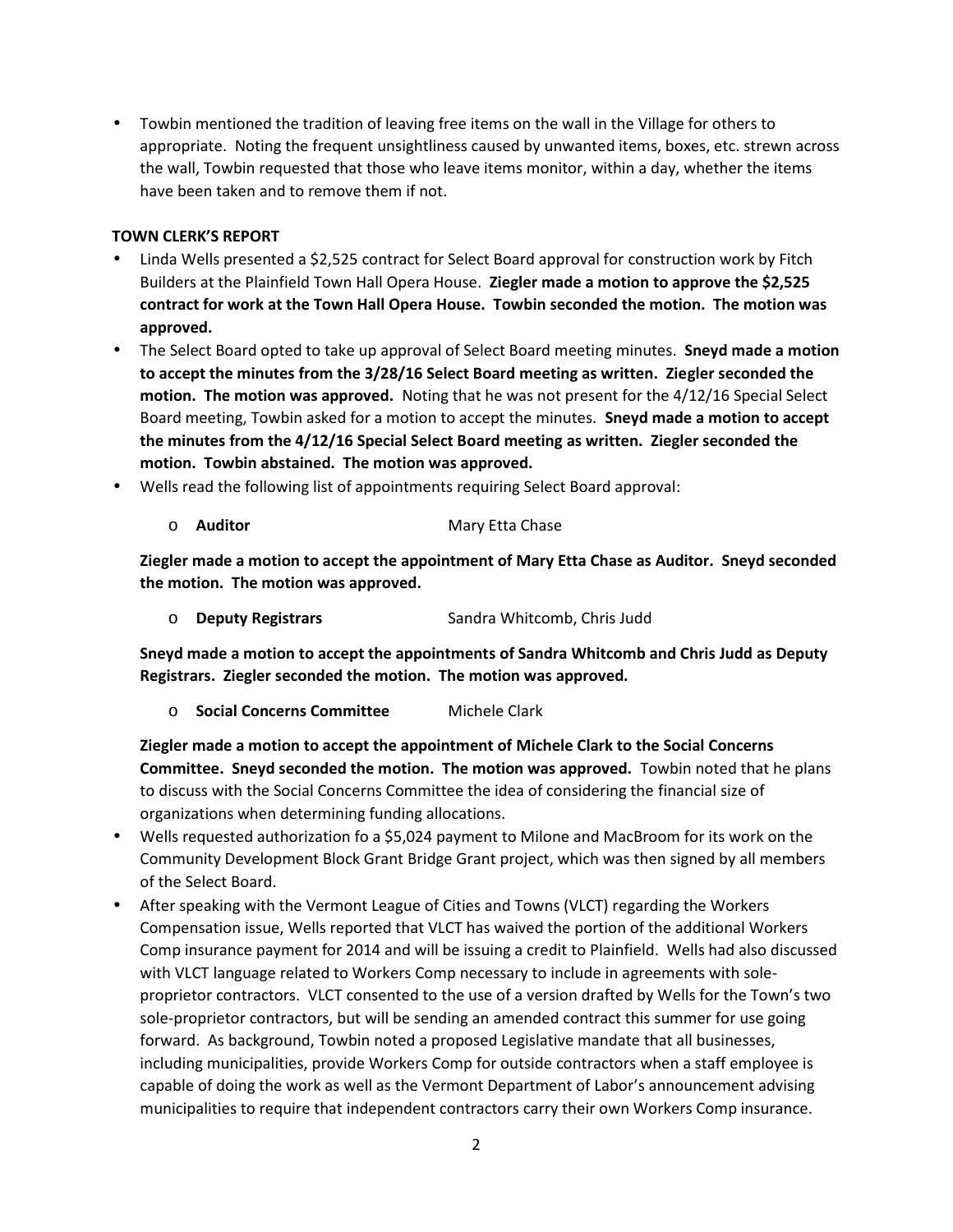## **ADOPTION OF WATER/WASTEWATER COMMISSION REVISED ORDINANCE**

 Towbin presented the final draft of the amended Water/Wastewater Commission's Ordinance regulating the use of the public sewer system, disposal, and sanitary sewage for industrial waste. **Ziegler made a motion to approve the amended Water/Wastewater Ordinance effective 5/1/16. Sneyd seconded the motion. The motion was approved.**

## **DEVELOPMENT REVIEW BOARD ADMINISTRATIVE ASSISTANT DISCUSSION**

 Towbin proposed that the Select Board approve the creation of pay parity for recording meeting minutes for both the Development Review Board and the Select Board at \$12.50 per hour for up to \$75 per meeting. **Ziegler made a motion to establish pay parity for recording minutes for meetings of the two bodies at \$12.50 per hour for up to \$75 per meeting. Sneyd seconded the motion. The motion was approved.**

## **ROAD REPORT**

- Towbin and Wells noted that a new company is supplying uniforms to the Road Crew.
- Ziegler asked about the schedule for sweeping the roads to which Towbin and Wells responded that it has already begun and will continue over the next couple of weeks. Noting that the company that Plainfield has previously rented a sweeper from has gone out of business, Towbin raised the possibility of jointly purchasing a sweeper with other towns next year.

## **ELECTRIC VEHICLE CHARGING STATION**

 Energy Coordinator Bob Atchinson gave monies collected from the electric vehicle charging station to Wells. He noted that collections have been averaging just over \$0.17 per kilowatt hour. The Green Mountain Power rate is just under \$0.14 per kilowatt hour, therefore the usage cost is being covered.

## **BUS SHELTER DISCUSSION**

 Towbin explained that due to Plainfield's high level of bus service ridership, Green Mountain Transit Authority (GMTA) has offered, and the Town has accepted, a second, larger bus shelter in addition to the existing one. Plans are for the new bus shelter to replace the existing shelter currently located at the Park and Ride and for the existing shelter to be moved to a new location by the Post Office on Route 2. Plainfield's Development Review Board (DRB) needs to approve both locations and plans to visit both sites prior to the next DRB meeting on 5/11/16. Because GMTA wants to place the new shelter at the Park and Ride by 6/30/16, the existing one can be stored at the Town Garage while issues are worked out related to its Route 2 location. Bob Atchinson stated that the existing pad at the Park and Ride is adequate to hold the new bus shelter and recommended keeping the lighting intact on the existing shelter and installing new lighting on the new one. Discussion followed on the DRB's safety concerns regarding the proposed siting of the existing shelter on the eastbound side of Route 2; coordinating with the DRB on the site visits; contacting neighbors to discuss the potential of siting the shelter on the westbound side of Route 2; and line of-site issues with the shelter if placed on the eastbound side.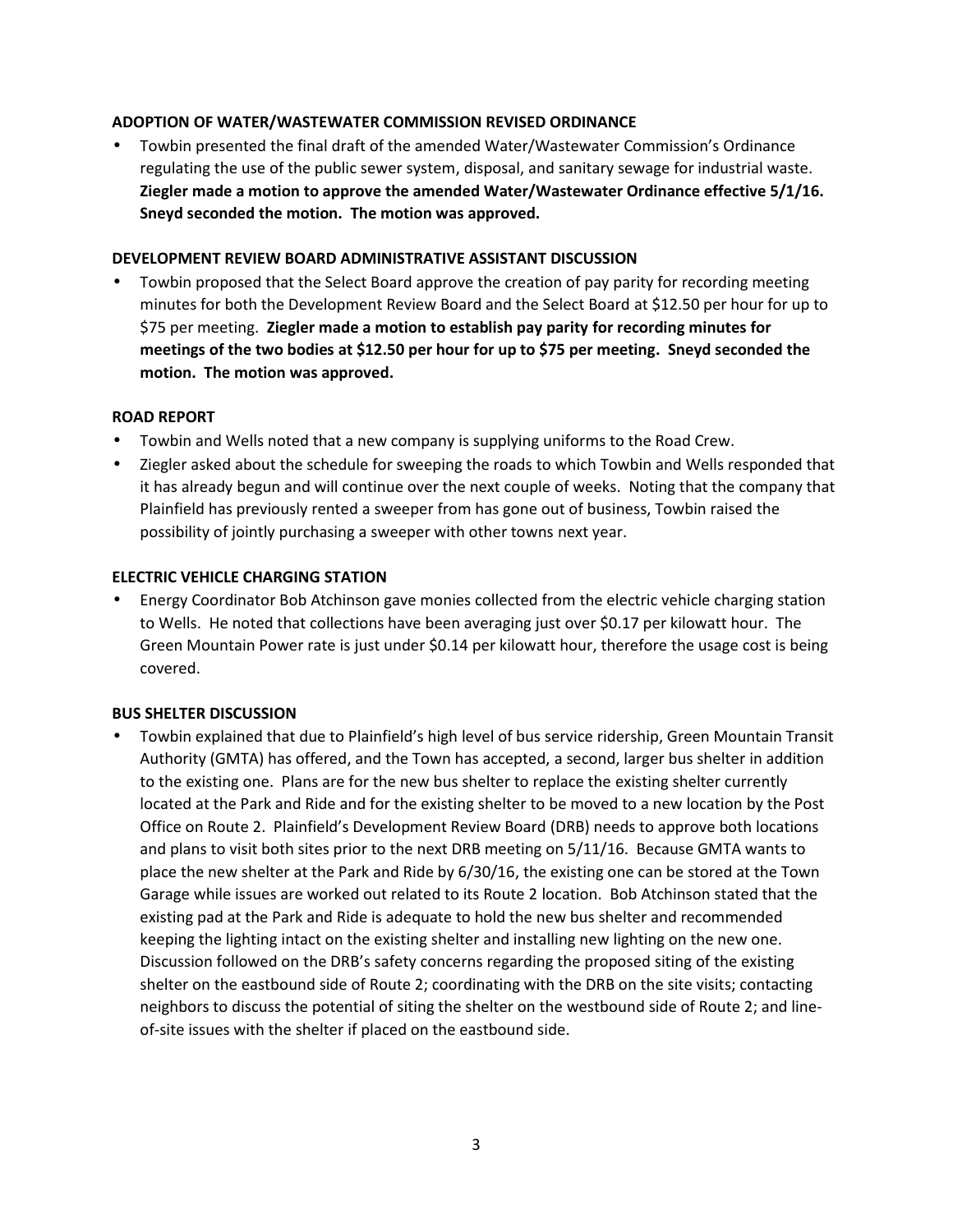#### **RESILIENCY COORDINATOR CHOSEN – SARAH MCSHANE**

 Ziegler gave an update on the Resilience Awareness and Action Project. Sarah McShane has been hired as the Project Coordinator and has attended meetings of other municipal committees to explain the project and encourage others to join the Resiliency Team. A kick-off meeting will be held on 5/4/16 at the Town Hall Opera House. Towbin and Ziegler noted McShane's extensive expertise and experience.

## **ADOPTION OF THE LOCAL EMERGENCY OPERATIONS PLAN**

 Towbin and Hazard Mitigation Committee member Michael Billingsley described the purpose of Plainfield's annually updated Local Emergency Operations Plan and its importance in identifying potential hazard sites; the availability of various Town personnel and equipment in different emergency situations; areas where need might be greatest in an emergency, e.g., child care facilities; and designation of area shelter sites. Towbin noted his FEMA emergency management certification, which fulfills grant-application requirements for Plainfield that a member of the Select Board be certified. **Sneyd made a motion to adopt Plainfield's Local Emergency Operations Plan. Ziegler seconded the motion. The motion was approved.**

### **ACT 64 OVERVIEW**

 Towbin explained that Act 64 was borne of the serious water crisis in Lake Champlain resulting from large amounts of nitrogen, over decades, entering the Lake and causing critical algae blooms. Prompted by the US Environmental Protection Agency, the State then enacted Act 64 to address the issue. While in agreement that Lake Champlain needs to be cleaned up, Towbin noted that the problem from the municipal perspective is both the stringent mandates on the water system and heightened standards for road repair. Starting in 2018, the Town will need to apply for a municipal road permit based on the amount of work that has been done to reduce runoff from problematic roads that enters into streams that flow into the Winooski River that ultimately end up in Lake Champlain. The State will pay 80%. Along with Plainfield's share of 20%, it will also have to pay \$2,000 per year and \$400 for each grant application whether or not it is funded. Towbin noted that municipal roadways represent about 6% of the problem while agriculture represents about 44% of the problem, and that other entities, i.e., large indirect discharge permit holders, that contribute to the waste stream are not as affected by Act 64 regulations. Noting the remediation imbalance such as box stores near Lake Champlain required to do 10% while municipalities are required to do 100%, Towbin also stated the positive aspects both of towns becoming more educated about the proper maintenance of roads and the opportunity to collectively purchase equipment, such as street sweepers, with other municipalities. Ziegler learned from a recent Central Vermont Regional Planning training that the Town will need to inventory its roads and draft a work plan for how it will address problematic areas. Grant funding will be available to assist in the process, however, Plainfield should submit applications as early as possible because the percentage of matching funds from the State will decrease over time. Sneyd stated that between now and 2018, there is opportunity for the Select Board to make a statement to the Legislature, perhaps by resolution, to think more broadly about the impact on municipalities, noting that in the meantime the Town needs to comply with the law. Discussion ensued on fees imposed on paved versus unpaved roads, channeling funds toward addressing sediment being carried down the Great Brook before it reaches the Winooski, and upcoming trainings on the issue.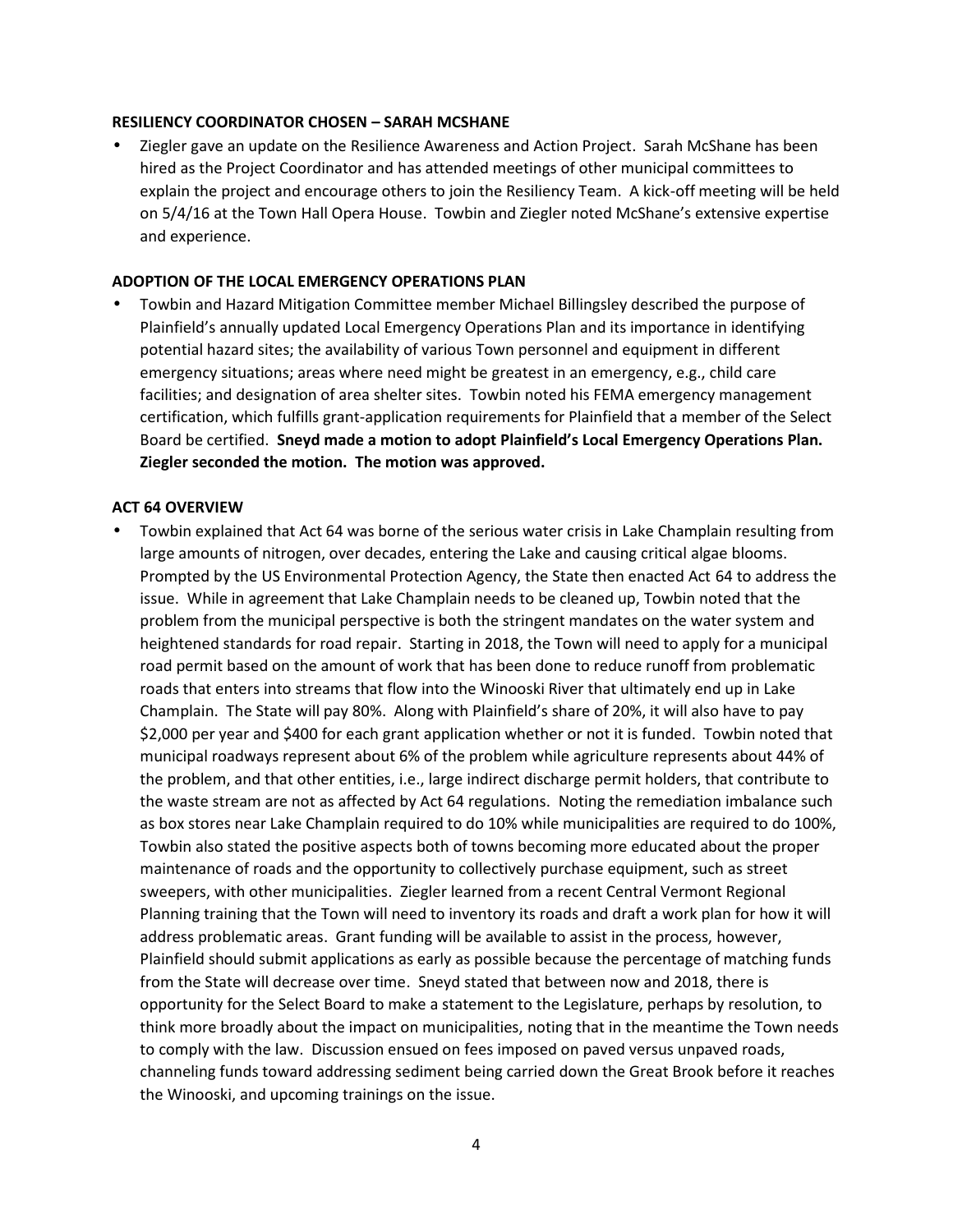#### **SUMMARY OF SPECIES INVENTORY MEETING**

 Conservation Commission member Sarah Albert reported on a recent presentation by Brett Engstrom detailing a recent inventory conducted on Natural Communities in Plainfield. Natural Communities include specific combinations of soil, plant habitat, and animals that live in that habitat. Printed inventory data will be available in mid-May and be merged with other local data to see how conservation can be combined with town planning and possibly how protective measures might be worked into the zoning revision. Ziegler suggested exploring the idea of somehow incentivizing the preservation of Natural Communities in Plainfield so that they were not a limiting factor for landowners.

#### **RECREATION TRAILS GRANT**

 Albert noted the Conservation Commission's receipt of a Recreation Trails grant to build two parking areas at the Town Forest, one at the end of Maxfield Road and the other at the end of Gonyeau Road. Albert described what the work will entail, including leveling the areas, putting down fabric and gravel for stabilization, positioning protective barriers between the parking areas and forest, and installing trail-information kiosks. It is hoped that work will begin as soon after 7/1/16 as possible. An archeological review is needed before work can begin and Albert is in the process of obtaining the second of two quotes from archeological consultants to present to the Select Board for review. Towbin suggested that new Resiliency Project Coordinator Sarah McShane might be tapped as a resource. Albert noted that she will begin drafting a request for proposals for the contracting work for review by the Select Board, and Towbin recommended talking with David Strong, who has considerable experience with federal grant requirements. Towbin thanked Albert for her work in securing the funding and managing the project.

#### **HAZARD MITIGATION UPDATE: MARSHFIELD DAM, MILONE AND MACBROOM REPORT**

- Hazard Mitigation Committee member Michael Billingsley noted that Plainfield has had a Hazard Mitigation Plan since 2015 that will be updated at intervals. The Hazard Mitigation Committee ranks hazards identified in the Plan to ensure that they are being addressed in priority order using the two criteria of how many people an emergency situation would impact and how likely it would be to occur. Billingsley noted that the primary risk of flooding in Plainfield comes from the Great Brook with the secondary risk of flooding coming from the Marshfield Dam. Two scenarios, extensive sustained rainfall in itself and a breach of the dam due to heavy continued rainfall, present risks for Plainfield. Towbin added his concerns about the structural integrity of the dam floodgates and has invited the Marshfield Select Board, various State officials, Green Mountain Power, and the press to a meeting on 4/27/16 to examine the issue. Discussion followed regarding problems experienced in operating the floodgates during a previous rain event, the observable crumbling of the concrete in the Dam, communications with Green Mountain Power involving water release from the Dam during heavy rains and the company's responsibility in assisting the community during an emergency, the possibility of an independent assessment of the dam, and the dam's water release schedule.
- Billingsley announced a public meeting to be held on 6/23/16 at 7pm at the Town Hall Opera House to present the Hazard Mitigation Committee's decision on a course of action to reduce the risk of flooding from the Great Brook based on recommendations in the Milone and MacBroom report. The Committee is endorsing the replacement of two bridges and modification of the Great Brook stream channel, which will provide the greatest safety for the greatest number of residents for the